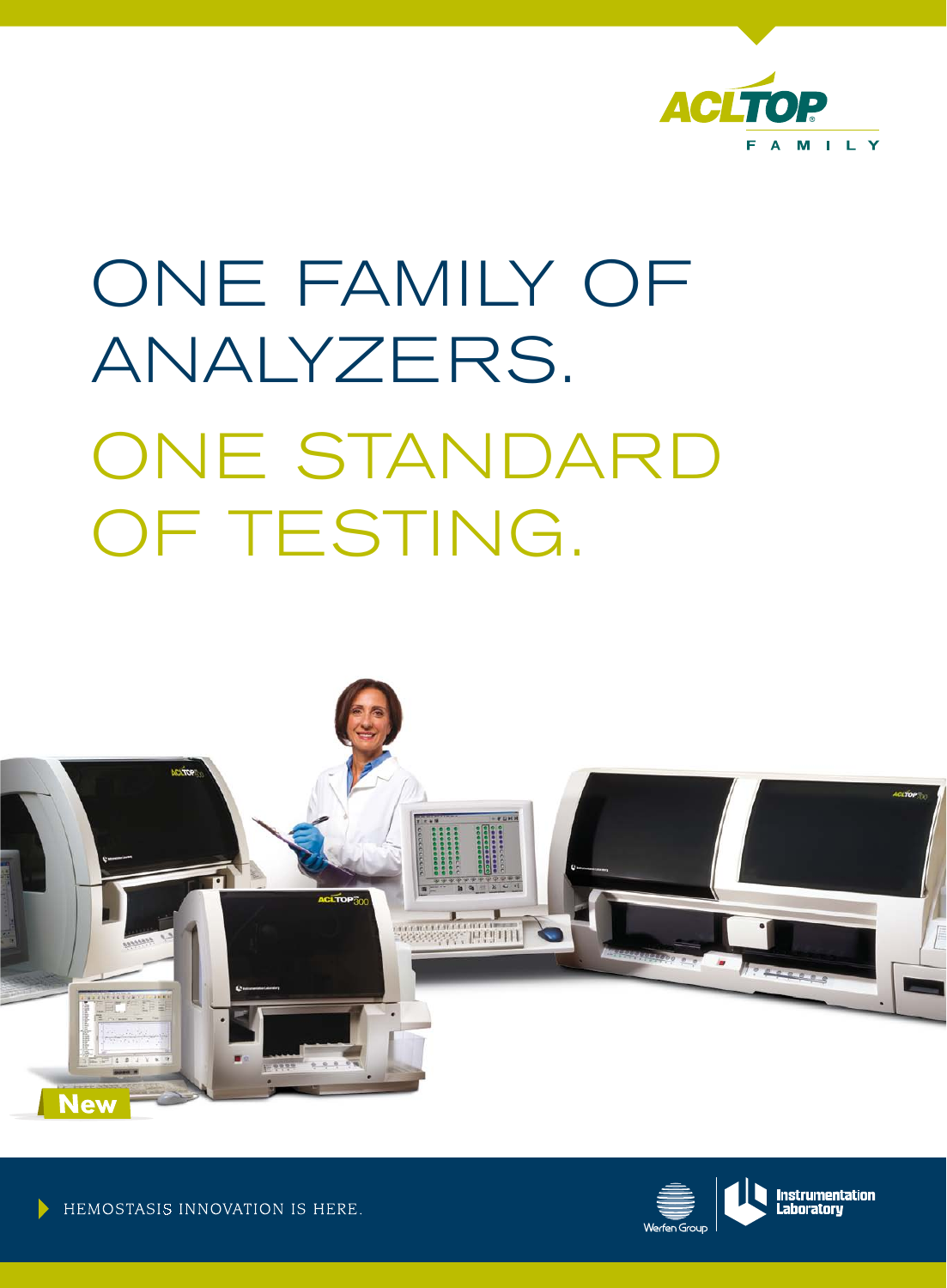

One standardized analyzer line. Many hemostasis testing needs.

The **ACL TOP Family** is a complete line of Hemostasis Testing Systems—each designed with the same high standards of operation and functionality to meet the needs of your hospital and lab regardless of its size or scope. Whether running routine or highly specialized assays, ACL TOP provides *Testing Process Automation* in a range of instruments, ideal for low- to high-volume labs through **fully integrated Laboratory Automation Systems**.

And, because ACL TOP Systems are optimized to run with HemosIL reagents, they are part of a **complete disease state management solution**.

## **All ACL TOP Systems provide:**

- **Same results**—standardization among labs
- **Same reagents and consumables**—optimized administration
- **Same features and usability**—simplified training
- **Same powerful and intuitive software**—easy to use



# For low- to mediumvolume labs

# **ACL TOP 300 CTS\***

Newest and smallest ACL TOP analyzer for routine or specialty assays in low- to medium-volume labs. Perfect companion to ACL TOP 700 CTS or ACL TOP 500 CTS.

| Throughput (PT/h) | 110 |
|-------------------|-----|
| Samples onboard   | 40  |
| Reagents onboard  | 26  |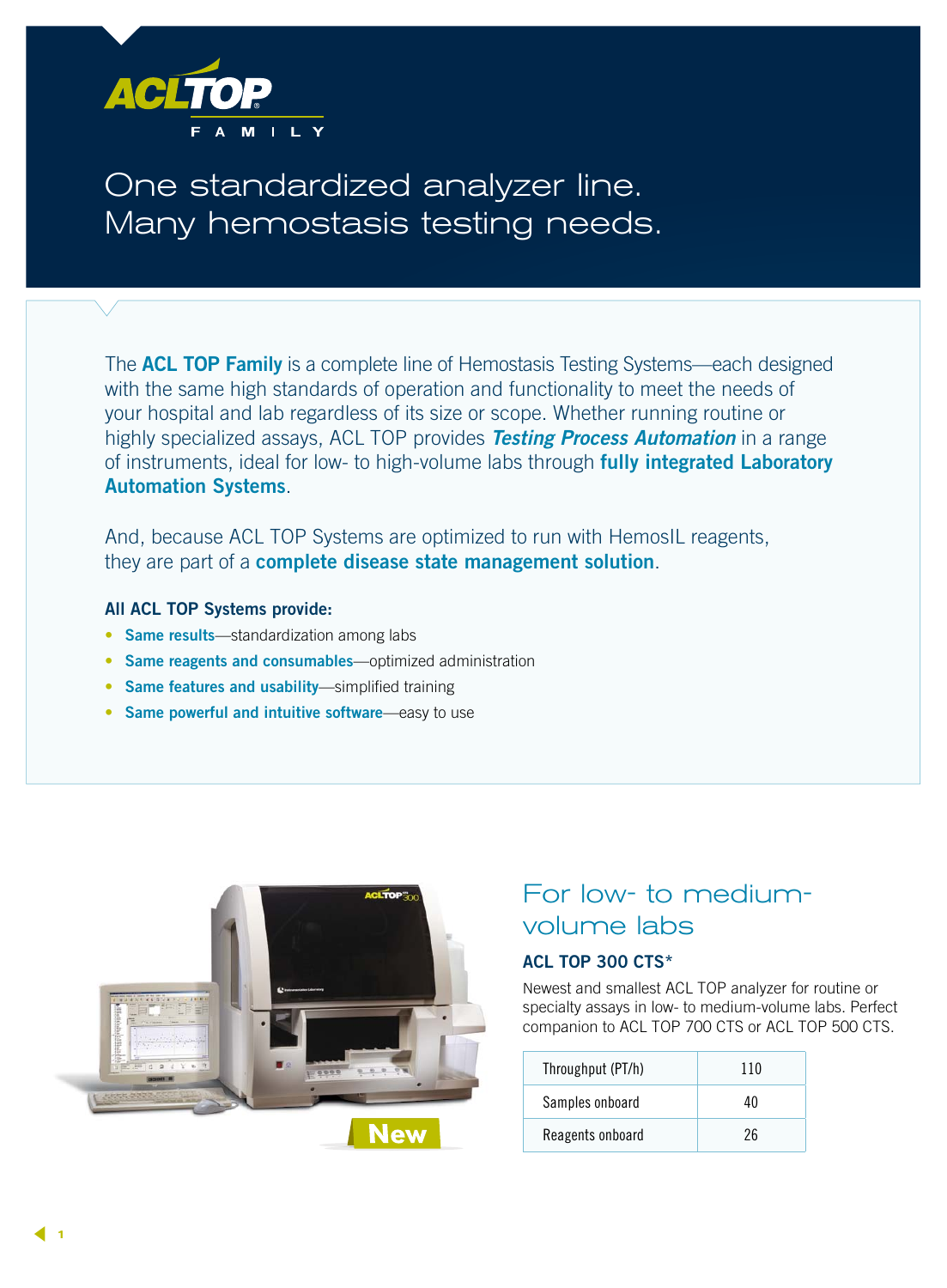# For medium- to high-volume labs

# **ACL TOP 500 CTS**

Highly automated testing processes in routine, medium- to high-volume and specialty labs.

| Throughput (PT/h) | 240 |
|-------------------|-----|
| Samples onboard   | ጸበ  |
| Reagents onboard  | 40  |



# For high-volume labs

# **ACL TOP 700**

Run more tests in less time—user-friendly and high throughput for routine analysis in laboratories with the heaviest workloads.

# **ACL TOP 700 CTS**

Added safety in routine, high-volume and specialty labs with Closed-Tube Sampling.

# **ACL TOP 700 LAS**

Maximum flexibility and efficiency; connects to your laboratory automation track.

|                   | ACL TOP 700 CTS | ACL TOP 700 |
|-------------------|-----------------|-------------|
| Throughput (PT/h) | 270             | 360         |
| Samples onboard   | 120             | 120         |
| Reagents onboard  | 60              | 60          |

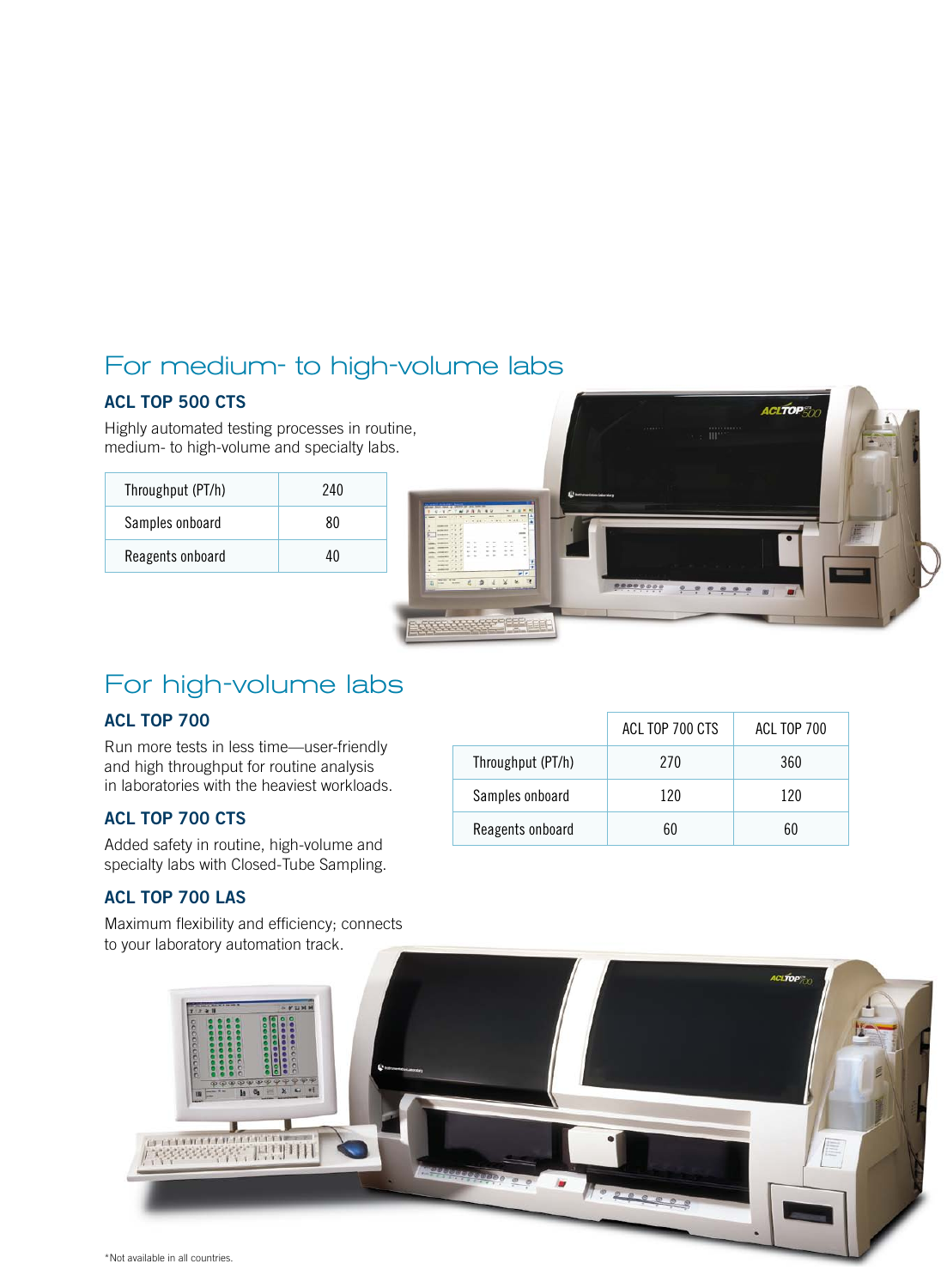# 'Testing Process Automation' and superior performance across all ACL TOP Systems

Process more samples in less time with minimal operator intervention.

## **Analyzer Automation**

- Barcoded reagents
- Continuous onboard reagent stability monitoring
- Automatic QC frequency execution
- Rerun and reflex testing capabilities
- Fully automated reporting of factor assays with Parallelism
- Auto-verification and uploading of results
- Closed-Tube Sampling via cap-piercing (CTS models only)

## **Laboratory Automation**

- Follows CLSI Guidelines (AUTO 1-5) for true 'Point-of-Reference' sampling
- Open system compatible with most Laboratory Automation Track Systems
- Eliminates need for costly and slow robotic interface

## **Continuous Operation**

- Continual loading and unloading of samples and reagents via racks with no system interruption
- Uninterrupted cuvette loading
- Uninterrupted waste disposal

## **Fast Turnaround**

- Up to 360 PT/hour
- PT from standby in  $<$  3 minutes
- Samples loaded on any rack, in any position, at any time, including STAT

#### **Simple Maintenance**

- Daily maintenance, ordered by user and performed by system, in  $<$  5 minutes
- 'Maintenance overdue' notifications alert user
- Remote instrument diagnostics and troubleshooting via web interface in real time\* (optional) \*Not available in all countries.

ACL TOP Systems provide a variety of control and visibility features for enhanced performance and quality reporting—ensuring ultimate testing confidence.

## **Clot Signature Curves**

- Available for patient samples, QC and calibrations
- Illustrate reaction readings within a cuvette, for analysis of abnormal results
- Unique to optical-based detection systems

## **State-of-the-Art Factor Assay Testing**

- Multi-point calibration with direct dilution
- One calibration for entire linear range
- Dual calibration algorithms, including polynomial math models
- Zero calibration point for highest accuracy at very low factor activity
- Automatic multiple dilutions for sample Factor Parallelism
- Graphical display and data checks enhance identification of factor inhibitors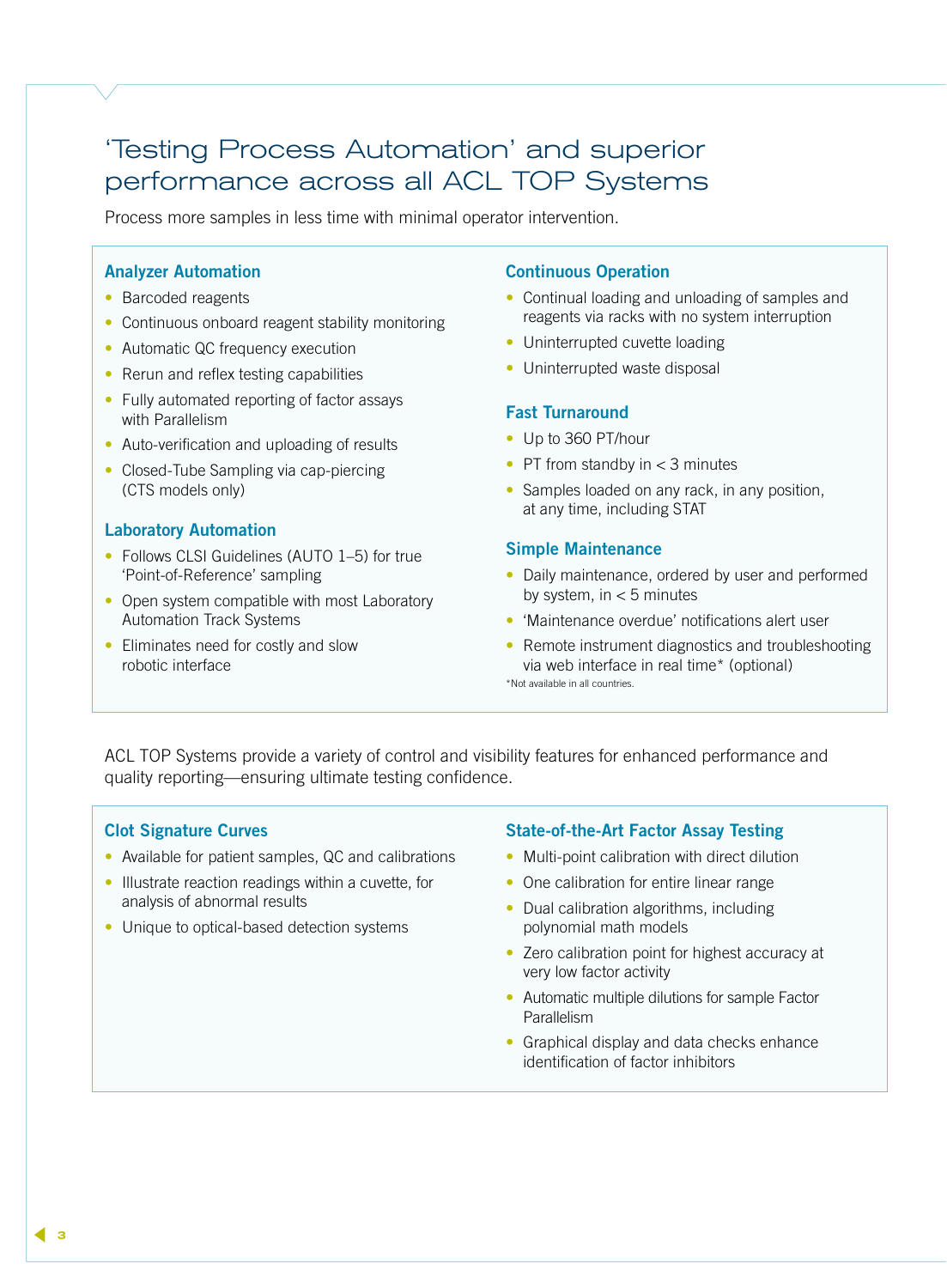

User-friendly interface with large touchscreen is simple to operate.



Onboard barcode reader allows real-time reagent management.



Closed-Tube Sampling ensures safety.



ACL TOP 700 LAS easily integrates into most laboratory automation track systems.

# Advanced optical system offers superior accuracy and efficiency

- Wavelengths optimized for minimal interferences from known contaminants
- Multiple- and independent-reading channels
- Simultaneous reading of multiple wavelengths
- Clot curve outputs for independent verification and validation of results



ACL TOP Systems read at 671 nm, outside the range of optical interferences for several key and routine assays.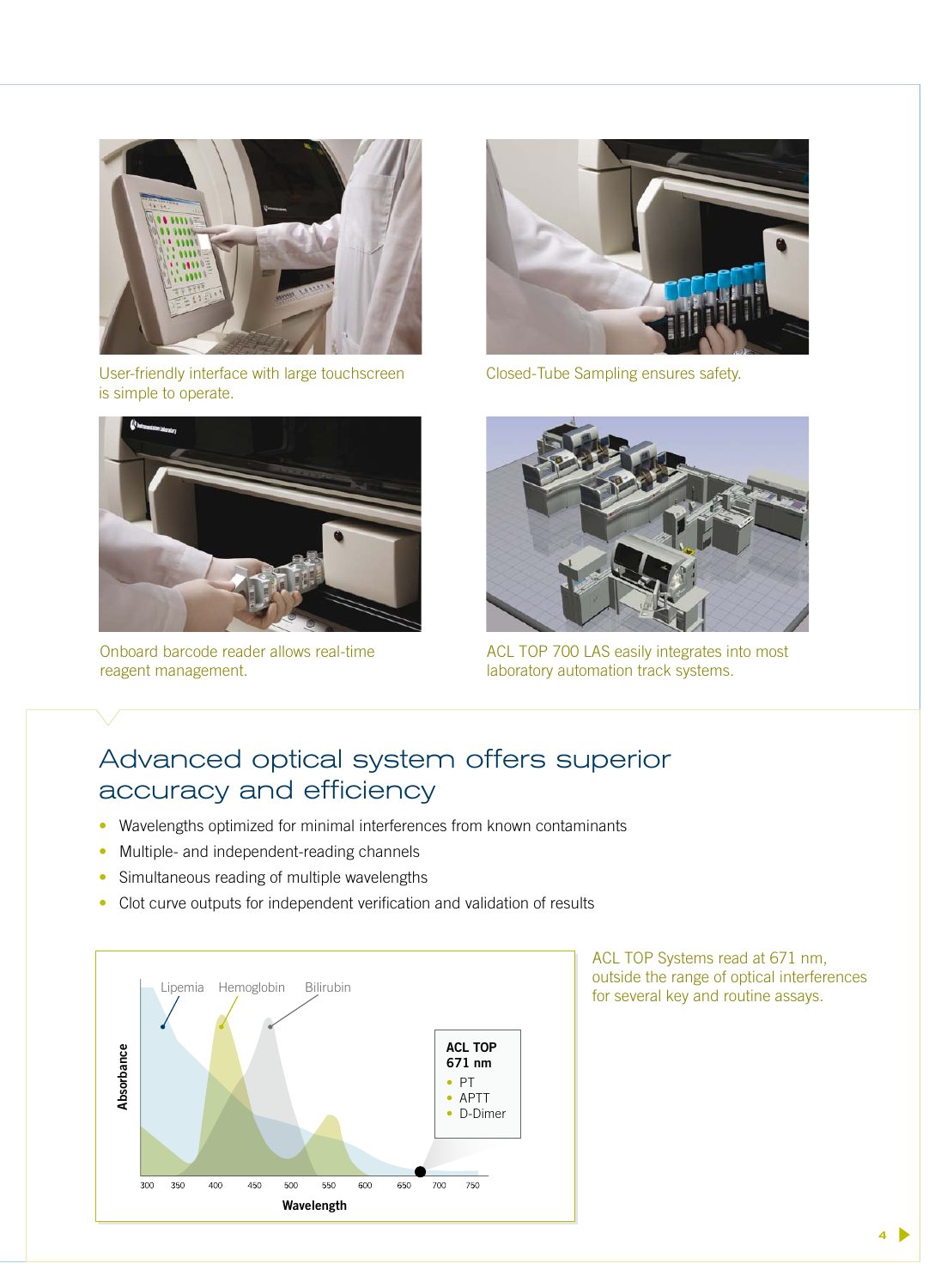# **HemosIL® Reagents**

# Comprehensive automated test panel for complete disease state management

ACL TOP Family Systems offer complete disease-state management through a comprehensive panel of HemosIL assays. The broad test menu provides flexible solutions for both routine and specialty testing. The same reagents on all ACL TOP Systems mean true standardization throughout the lab.

## **General Screening and Anticoagulant Monitoring** PT

# APTT

Fibrinogen Clauss Thrombin Time Hepatocomplex\* Pro-IL-Complex\* Liquid Heparin (one-stage) Heparin (two-stage)

#### **D-Dimer**

D-Dimer HS 500 D-Dimer HS D-Dimer 500\* D-Dimer

# **Heparin-Induced Thrombocytopenia** HIT-Ab<sub>(PF4-H)</sub>\*

**Antiphospholipid Syndrome** Silica Clotting Time LAC Screen/Confirm dRVVT Screen/Confirm

## **Coagulation Factors**

Intrinsic Factors Extrinsic Factors FXIII Antigen

**von Willebrand Disease** VWF Antigen VWF Activity VWF:RCo\*

## **Thrombophilia**

Antithrombin Protein C (Chromogenic) Protein C (Clotting) Free Protein S (Antigenic) Free Protein S (Clotting) FV Leiden (APC-R V) Homocysteine ThromboPath\*

## **Fibrinolysis** Plasminogen

Plasmin Inhibitor

\*Not currently 510(k) cleared.

HemosIL

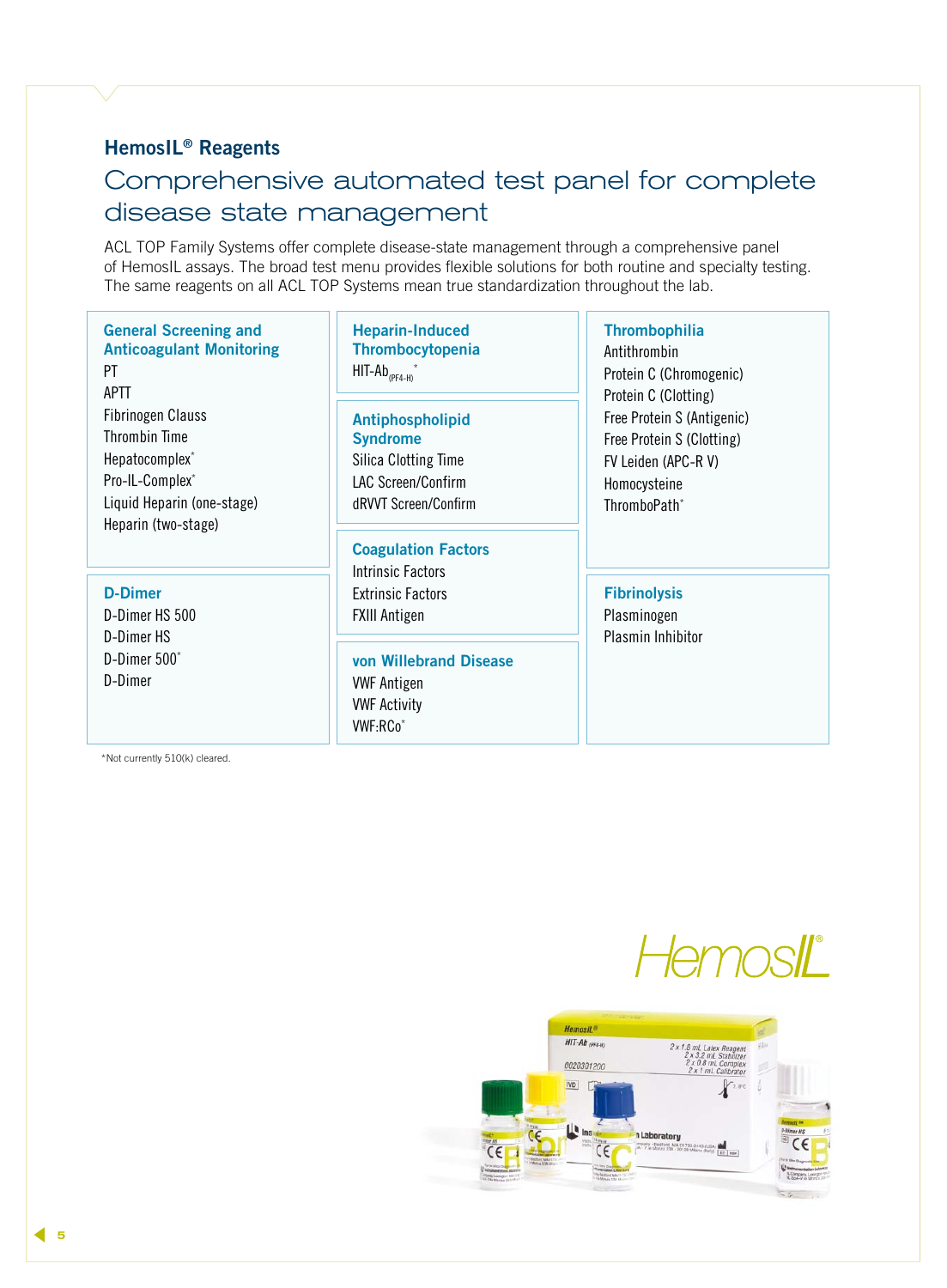

# Fully customizable for labs of any size

- User-configurable settings
- Cap-piercing option
- Laboratory Automation System option

At IL, we are passionate about bringing the most innovative solutions to hemostasis testing. Through our ACL products, we offer a variety of the highest-quality instruments, all complemented by a full panel of HemosIL assays and supported by IL's worldwide technical team. But more than just a broad hemostasis testing offering, we are committed to continuous enhancements through constant innovation.